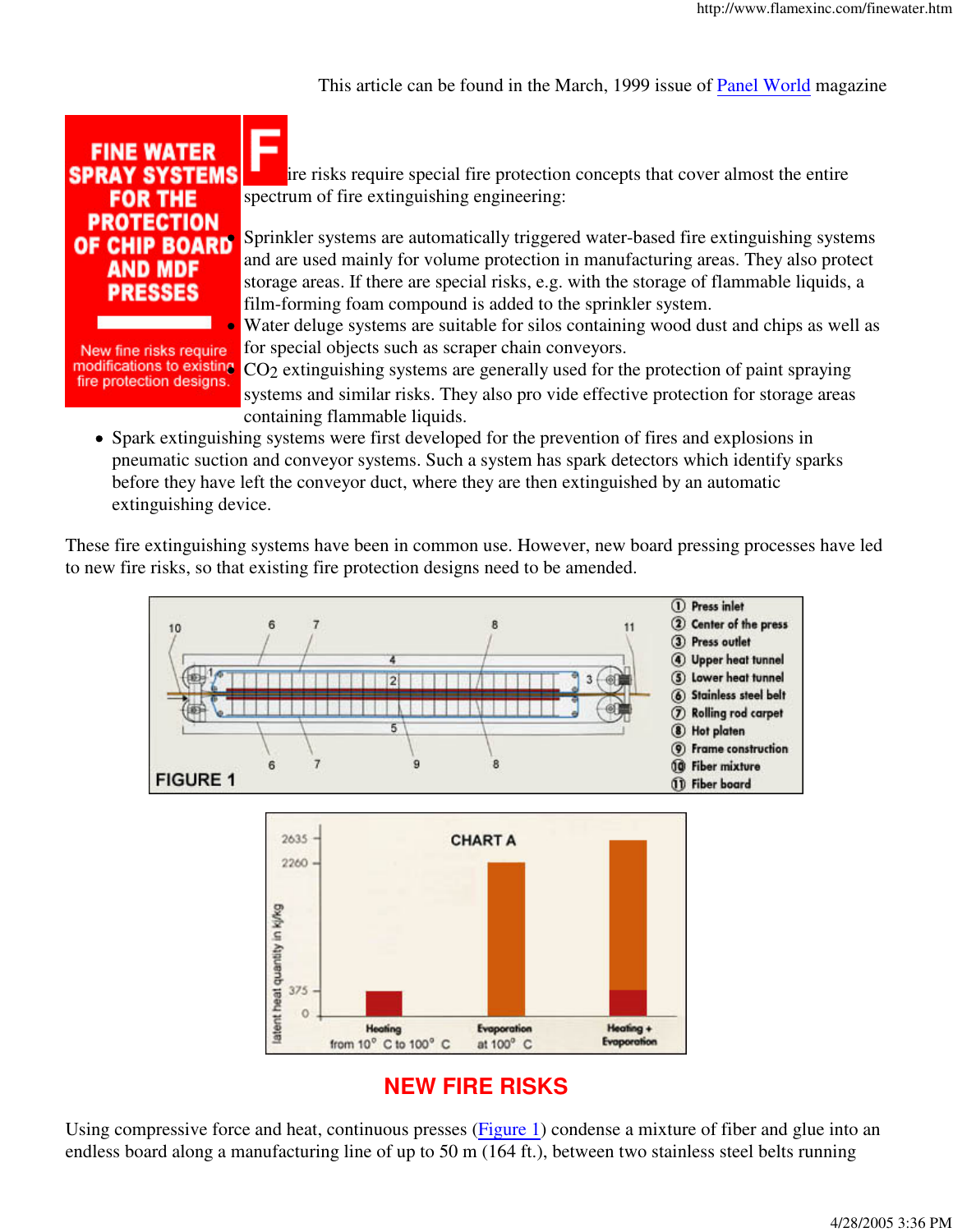continuously. The hot platens, which run on thermal oil, reach temperatures of up to 250° C (482° F). In a typical continuous press system, two rolling rod carpets also running continuously transmit the compressive force and heat from the hot platens to the steel belts. The compressive force is absorbed by a frame construction at the center of the press. In the heat tunnels, the rolling rod carpets and the steel belts run from the press outlet back to the press inlet.

The combustible materials used for this pressing method (fibers, glues, paraffin, lubricating, thermal and hydraulic oils) pose a considerable fire risk wherever they collect on hot surfaces.

This concerns, in particular, the press inlet and outlet, as this is where the mixture of fiber and glue (and later, the board) is exposed. As soon as oxygen is added, a smoldering fire can turn into a major con flagration. At the press outlet a further big fire risk results from the lubricating oil fog, which collects in the upper heat tunnel.

Another dangerous area is the lower heat tunnel where the fiber-glue mixture adhering at the steel belt can



collect. At the center of the press, the source of dang er mainly comes from fiber deposits, condensed lubricating oil fog and oil leaks.

Experience has shown that a fire tends to be transmitted from one area to another and to spread quickly along a manufacturing line.



# **POSSIBLE SOLUTIONS**

In view of these fire risks, press manufacturers, press operators, manufacturers of fire extinguishing systems and insurance companies have been discussing a variety of options.

In the past, machines with similar fire risks have been effectively protected by  $CO<sub>2</sub>$  extinguishing systems. Nevertheless, there is a tendency to prefer fine water spray systems on continuous presses a further development of conventional water based extinguishing systems for the following reasons:

• CO<sub>2</sub> systems can be used most effectively in enclosed rooms. However, the entire press is not usually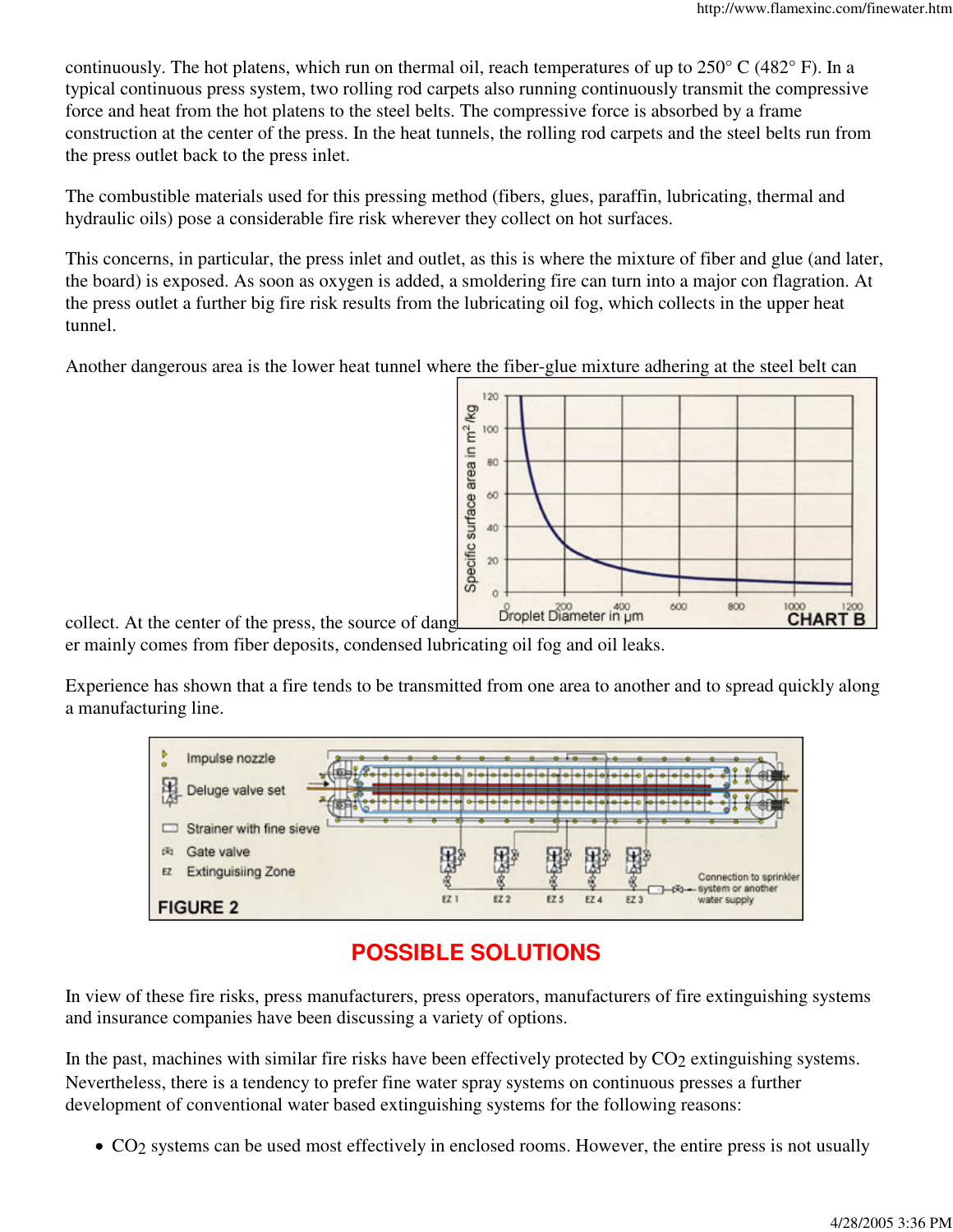encased. The only enclosed areas are the heat tunnels. The press inlet and outlet and the center of the press are large open areas which must be protected with well-directed local application nozzles, if using a CO2 system. This means that large quantities of extinguishing agent need to be used and stored.

- $\bullet$  If you use large quantities of CO<sub>2</sub>, you need to take special care to protect human life. Before releasing the extinguishing agent, the area around the press has to be evacuated. With a fine water spray system, extinguishing can start as soon as a fire has been detected.
- Installation of a CO<sub>2</sub> system on a continuous press generally requires far more investment than a fine water spray system. This is because the latter can be connected to the water supply of a sprinkler system, which is usually there already. A CO<sub>2</sub> system, by contrast, tends to require a supply of extinguishing agent (e.g. CO<sub>2</sub> low pressure vessel) of its own. After all, even if a CO<sub>2</sub> system is already in use for other areas of the plant, the available amount of extinguishing agent is usually inadequate for the protection of the press.

Nevertheless, because of its excellent effectiveness, a CO<sub>2</sub> system continues to be an attractive option for the protection of chip board and MDF presses.

When it comes to protecting continuous presses, fine water spray systems are pre ferable to conventional water-based systems for the following reasons:

- The extinguishing qualities of water can be improved by reducing the size of the droplets. As a result, the required water volume can be minimized.
- The use of relatively small finely sprayed quantities of water minimizes the danger of thermal warping in hot parts of the machinery.

However, the reduction of the droplet size also poses application limits on a fine water spray system. To achieve a reliable extinguishing effect, you therefore need to take account not only of the fire risks but also of the basic physical principles of such technology when planning a project.



## **FINE WATER SPRAY**

As with all other water-based systems, the extinguishing effectiveness of fine water spray systems is largely based on the high heat capacity and evaporation heat of water (Chart A). The cooling effect disturbs the thermal reaction conditions in the fire source, thus reducing the reaction speed.

The more finely a given amount of water is sprayed, the larger its specific surface (surface-mass ratio, Chart B) and thus also the contact area for the transmission of heat. Small droplets heat up and evaporate more quickly than big ones. Fine water spray systems therefore have a better cooling performance and allow more effective use of the extinguishing water than traditional water-based fire extinguishing systems.

As well as a cooling effect, fine water spray systems can also have a suffocating effect. After complete evaporation, the volume of the water has increased 1,600 times, which may reduce the concentration of oxygen. Suffocation is most effective when a large amount of vapor is produced quickly. This happens if the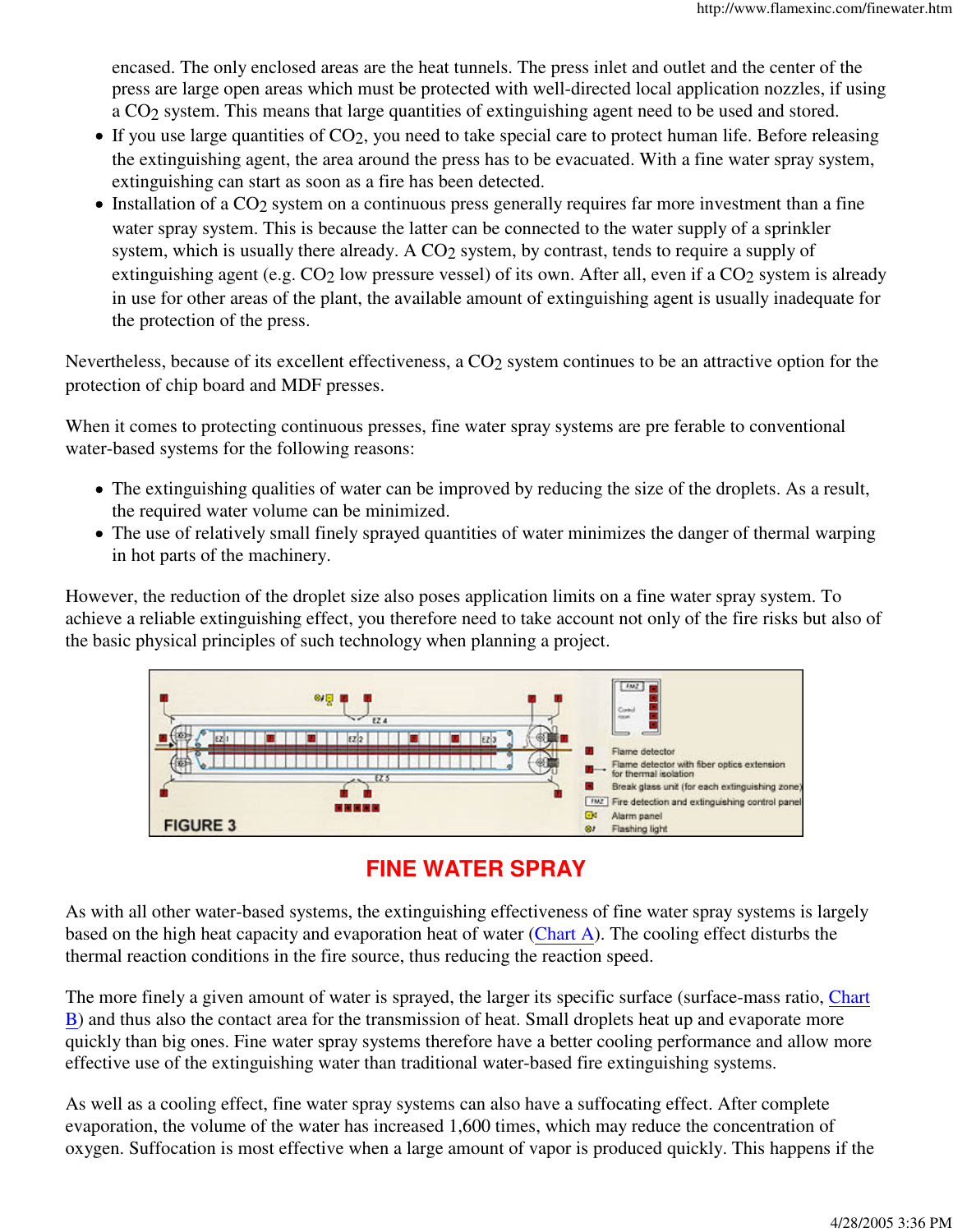fire releases a large amount of heat and if a sufficient amount of water, sprayed into the fire source, is atomized as finely as possible.

In practice, the combination of suffocation and cooling generally leads to fast control over the fire. As the fire diminishes, extinguishing is then mainly a matter of cooling. Seen against this background, it makes no sense to compare a fine water spray system with the suffocating effect of an inert gas system, such as a CO<sub>2</sub> system. With inert gas volume protection, the input point of the extinguishing agent is almost totally independent of the location of the fire. With a fine water spray system, on the other hand, the extinguishing nozzles need to be arranged in such a way that they evenly cover the entire protection area, even if atomization of the water is extreme. At the same time it's necessary to circumvent large obstructions to the spraying and to avoid inaccessible areas.

As said before, the effectiveness of cooling and suffocation increases as the droplets delivered into the fire source get smaller. However, the size of the droplets cannot be reduced indefinitely. This is because small droplets:

- have a larger specific surface and therefore more air resistance than large ones, which makes them much slower.
- have less kinetic energy due to their smaller mass.

The smaller the size of the droplets, the smaller the discharge range of the nozzles and the internal resistance of the droplets in relation to the hot air currents of the fire. To enter the finely sprayed water into the fire source, the extinguishing nozzles need to be installed closer to it. However, the spatial conditions often do not allow this, so that fine water spray systems are not a standard solution. Nevertheless, if a specific protection design is used which is specially tailored to suit a given application, such a system can provide reliable fire protection in a large number of areas, while at the same time requiring a fairly small amount of water.

### **PROTECTION DESIGN**

The Germany company Minimax (represented as Flamex in North America) has designed a special protection concept for chip board and MDF presses. It is based on Minifog, a fine water spray system that has been developed, among other things, for the protection of machinery.

Minifog is a modified version of a conventional water deluge system and works on the proven and reliable basis of low pressure technology. The machinery is protected by open impulse nozzles, whose full cone spray pattern produces an even discharge density for the objects it protects. With an operating pressure of 4 to 8 bar and K factors between 3 and 9, a water mist is sprayed through the helical opening of each nozzle, with an average droplet diameter of approximately 0.15 mm. This size warrants excellent effectiveness for the extinguishing effect of the water. At the same time, the combination of the droplet size and the special design of the nozzles allows a maximum distance between the nozzles and the fire source, so that intelligent solutions are generally possible for spatial conditions found at local applications.

Impulse nozzles provide a further benefit: Their uncommonly large cross-sections are very unlikely to become clogged, so that their very use warrants a high degree of operational safety.

Additional operational safety is achieved through the following measures in compliance with the VdS (German Damage Insurers' Assn.) guidelines for fine spray nozzles and the transitional arrangements for the VdS guidelines for water deluge systems:

Each nozzle has a fine sieve.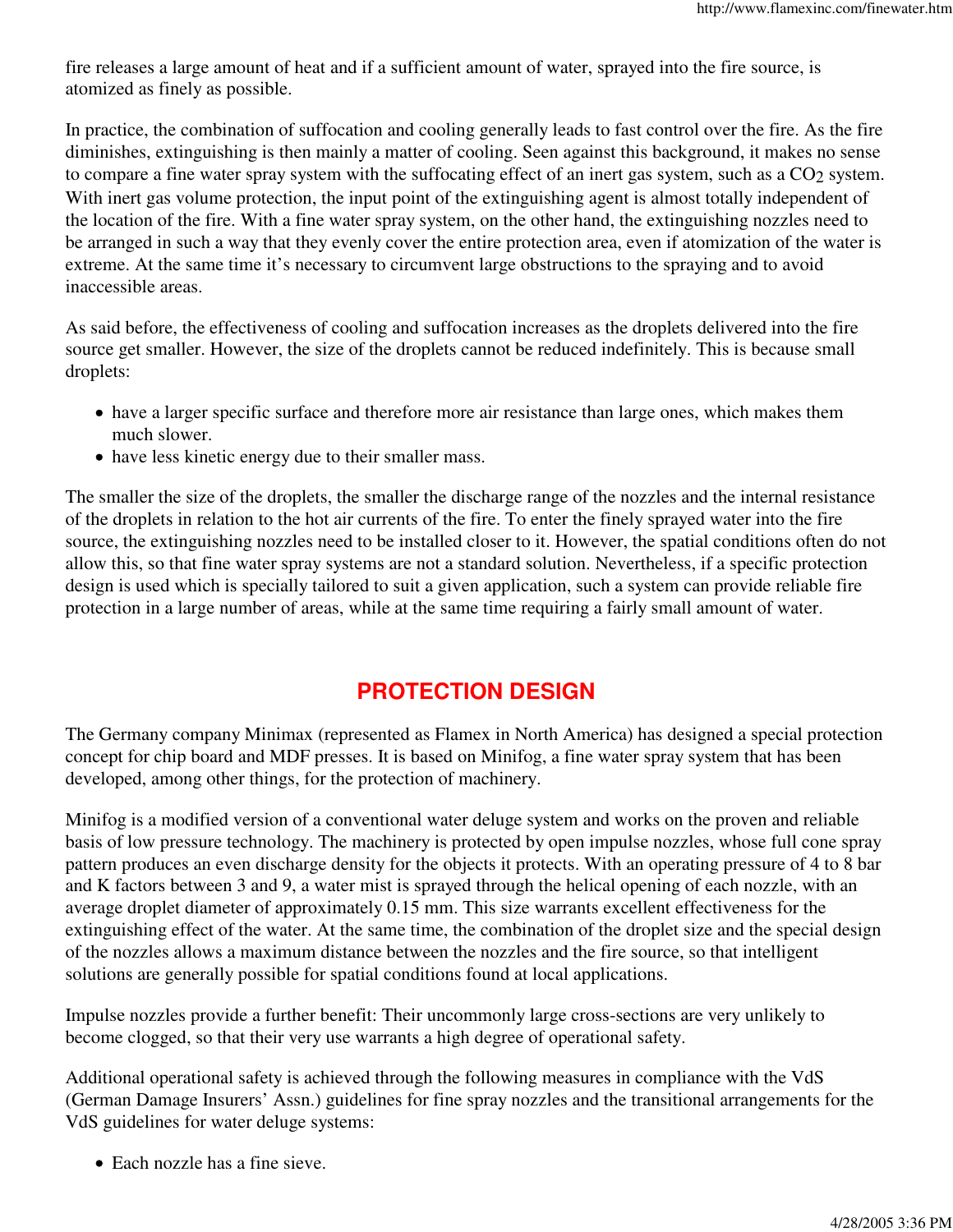- A protective cap is fitted onto each nozzle if there is any danger of dirt getting in from outside.
- A strainer is installed at the water supply inlet.
- Only galvanized steel pipes or higher quality pipes are used.

When planning a fire protection design for continuous chip board and MDF presses, each section of the press needs to be taken into account:

- Press outlet
- Press inlet
- Upper heat tunnel
- Lower heat tunnel
- Center of the press

Although the fire risk differs from one section to another, it's important that the entire press should be protected. This is because a fire in the press outlet, for instance, could easily spread to the center.

The impulse nozzles of the Minifog system are arranged in such a way that the entire protection area is covered with water mist (Figure 2). The full cone spray pattern of the nozzles ensures that the water mist can also enter the inside of the press and can fight the fire there.

To circumvent any obstruction to the spraying, the arrangement of the nozzles needs to be adjusted to suit the geometry of the object as accurately as possible. This applies particularly to the press inlet and outlet, where every nozzle needs to be directed individually. To achieve an even distribution of the water mist in the heat tunnels, the impulse nozzles in these sections must, if possible, be installed at the level of the stainless steel belts. At the center of the press the impulse nozzles are usually arranged on two levels. Here the geometry of the frame construction is particularly relevant.

Large areas of protection are usually sub divided into several extinguishing zones, each with deluge valve sets so that the water can be directed as specifically as possible. With continuous presses the subdivision of the extinguishing zones corresponds to the division of the press into sections. To protect the entire press, you therefore require five extinguishing zones.

The Minifog system is usually released automatically via flame detectors, so that fast fire fighting is guaranteed. If the ambient temperature is particularly high, e.g. in the heat tunnels or in covered areas around the press outlet, special flame detectors are used. These detectors are thermally isolated from the hot area via flexible, heat-resistant fiber optics. The latter have proven their worth for many years in the thermal isolation of spark detectors in Minimax spark extinguishing systems.

The flame detectors are arranged in such a way that each extinguishing zone is entirely monitored (Figure 3). The Minifog fine water spray system can also be released manually. Usually a break glass unit is installed for each extinguishing zone, both in the immediate vicinity of the press and in the control room, which is almost continuously manned.

In case of fire, the fire detection and ex tinguishing control panel picks up the detector signals and controls the release solenoid valve of the deluge valve set that matches the extinguishing zone affected by the fire. The extinguishing water, which is available at the deluge valve set, is now released and flows into the pipework to the open nozzles. At the same time both visual and acoustic alarms are triggered, and an electrical alarm is sent to the fire station, the control room or some other place that is continuously manned.

## **SUCCESSFUL USE**